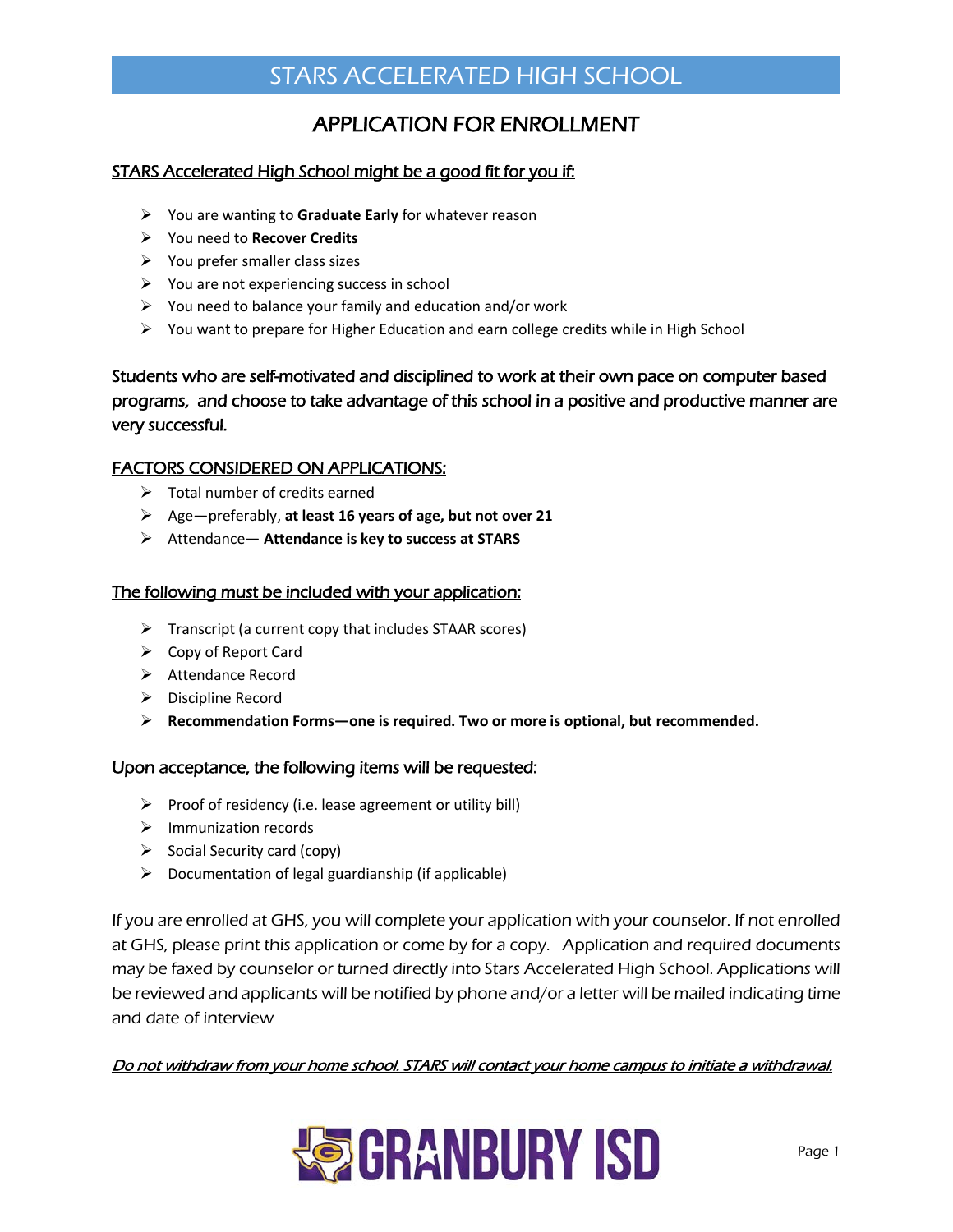| <b>PLEASE PRINT</b><br><b>Section 1: STUDENT INFORMATION</b>                                                                                                                                                                                                                |                                |                                                |  |  |  |
|-----------------------------------------------------------------------------------------------------------------------------------------------------------------------------------------------------------------------------------------------------------------------------|--------------------------------|------------------------------------------------|--|--|--|
| <b>Date of Application:</b>                                                                                                                                                                                                                                                 |                                | [STARS office use - Date Received:<br>1        |  |  |  |
| ID#<br>Last Name                                                                                                                                                                                                                                                            |                                | <b>First Name</b>                              |  |  |  |
| Male ___ Female __ Birthdate                                                                                                                                                                                                                                                | Grade                          | Credits Earned                                 |  |  |  |
| <b>Address</b>                                                                                                                                                                                                                                                              |                                |                                                |  |  |  |
| Check one: __home __cell __work  Personal Email:<br><b>Student Phone#</b>                                                                                                                                                                                                   |                                |                                                |  |  |  |
| Cohort year (4yrs from 1st time in 9th grade?)                                                                                                                                                                                                                              |                                |                                                |  |  |  |
| Presently enrolled in school?<br>$Yes_$ No                                                                                                                                                                                                                                  | attended?                      | If no, what is the name of the last school you |  |  |  |
| Date Withdrawn                                                                                                                                                                                                                                                              | <b>Reason for Withdrawal</b>   |                                                |  |  |  |
| Repeated a Grade? Yes ______ No ______ lf yes, which one? _________                                                                                                                                                                                                         |                                |                                                |  |  |  |
| Have you received any of the following services: Special ED _____ ESL/BIL _____ 504 _____ Other ____<br>If any of these are marked, follow procedures on page 5. Page 6 must be completed<br>Will you need to ride the bus? Yes______ No______ (Transportation is provided) |                                |                                                |  |  |  |
| What are your plans after graduating from high school (i.e. community college, 4-year college, trade<br>school, military or job)?                                                                                                                                           |                                |                                                |  |  |  |
| <b>Section 2: PARENT/GUARDIAN INFORMATION</b>                                                                                                                                                                                                                               |                                |                                                |  |  |  |
| Primary Guardian with whom the student lives                                                                                                                                                                                                                                | <b>Relationship to student</b> |                                                |  |  |  |
| Check one: __home __cell __work<br><b>Primary phone</b>                                                                                                                                                                                                                     |                                | Email:                                         |  |  |  |
| Father/Step-Father/Guardian (If different from above)                                                                                                                                                                                                                       | <b>Employment</b>              |                                                |  |  |  |
| <b>Primary phone</b><br>Check one: __home __cell __work                                                                                                                                                                                                                     |                                | Email:                                         |  |  |  |
| Mother/Step-Mother/Guardian (If different from above)                                                                                                                                                                                                                       | <b>Employment</b>              |                                                |  |  |  |
| <b>Primary phone</b><br>Check one: home cell work                                                                                                                                                                                                                           |                                | Email:                                         |  |  |  |

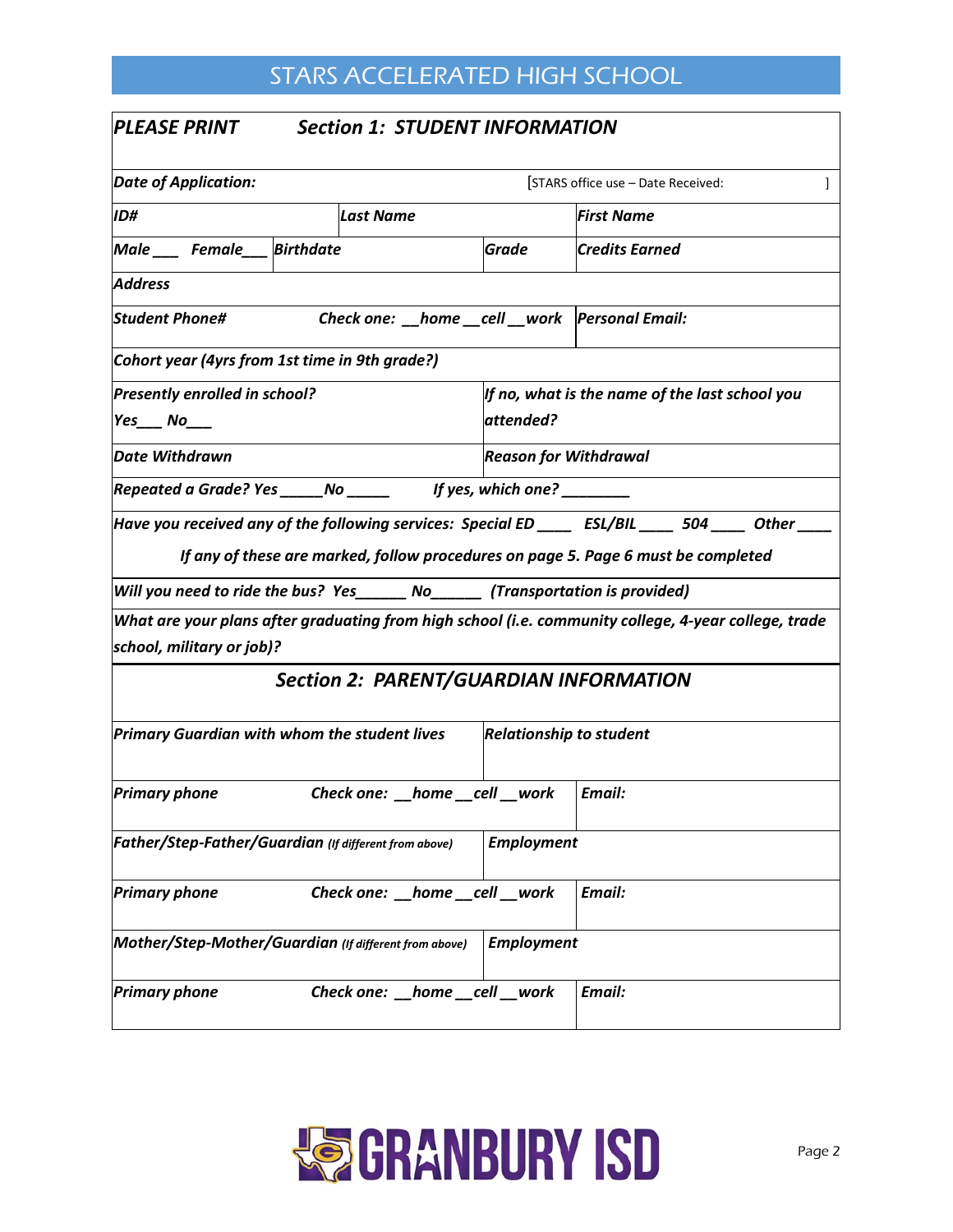### *PERSONAL HISTORY STUDENT INFORMATION*

| Are you employed?              | Employer                       |                                                        | Hours per week |
|--------------------------------|--------------------------------|--------------------------------------------------------|----------------|
| Do you have a child?<br>Yes No | Age(s) of child(ren)           | Does your child have reliable childcare?<br>Yes<br>No. |                |
| Are you pregnant?<br>Yes<br>No | If yes, what is your due date? |                                                        |                |

STUDENT – Please explain your reasons for applying to STARS High School. Please include information relating to reasons that caused you to fail courses or lose credit in classes at the regular campus, as well as **WHY** you think you will be more successful at STARS (attach additional pages if needed).

PARENT/GUARDIAN – Please explain **WHY** you think your child needs STARS High School. If it applies, include information about when your child's difficulties became apparent, and if there was an event or experience directly related to those (attach additional pages if needed).

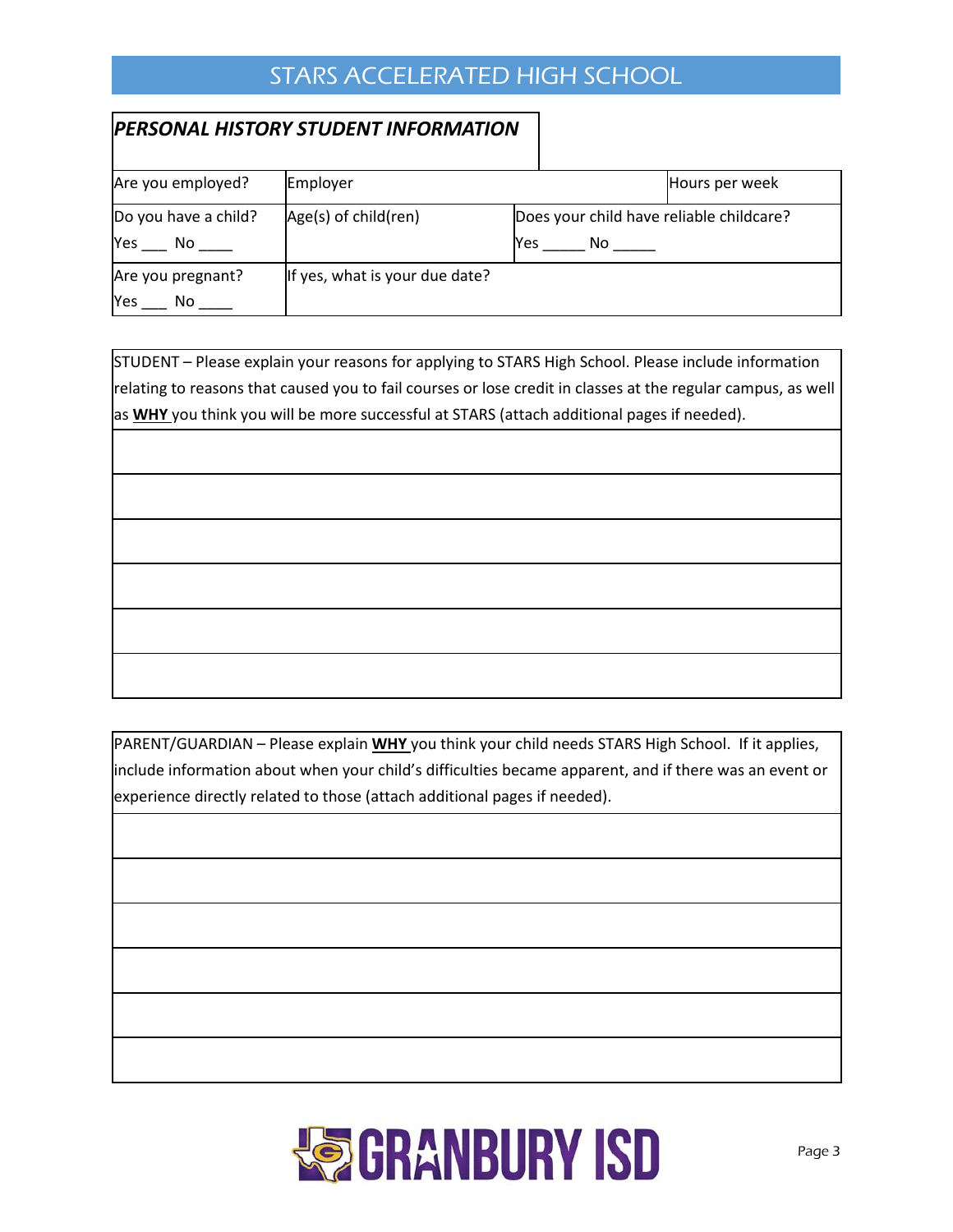### *Student/Parent Agreement*

I understand that enrollment in STARS Accelerated High School is by admission only. If I am admitted, I will follow the rules and expectations pertaining to STARS High School. I understand that if I am withdrawn from STARS High School due to behavioral issues, attendance problems or by my own choice, I will need to enroll in another institution to continue my education. I understand STARS Administration can withdraw me at any time for behavioral issues. In order to provide support for the student, STARS requests permission to provide an intake, counseling, mentoring and/or support group for students. (Services are voluntary).

"I certify that the information contained in this Application is true and correct."

| Student's Signature | Date |  |  |
|---------------------|------|--|--|
|                     |      |  |  |
| Parent's Signature  | Date |  |  |

*Once the application is complete with all supporting documents, a screening committee at STARS Accelerated High School will review and decide if the program is appropriate placement for the student.* 

- *Students will be notified by letter if admittance will be denied without an interview.*
- *Student/parent will be notified by phone to schedule an interview if their application will be considered for admittance. Parent must attend the interview.*

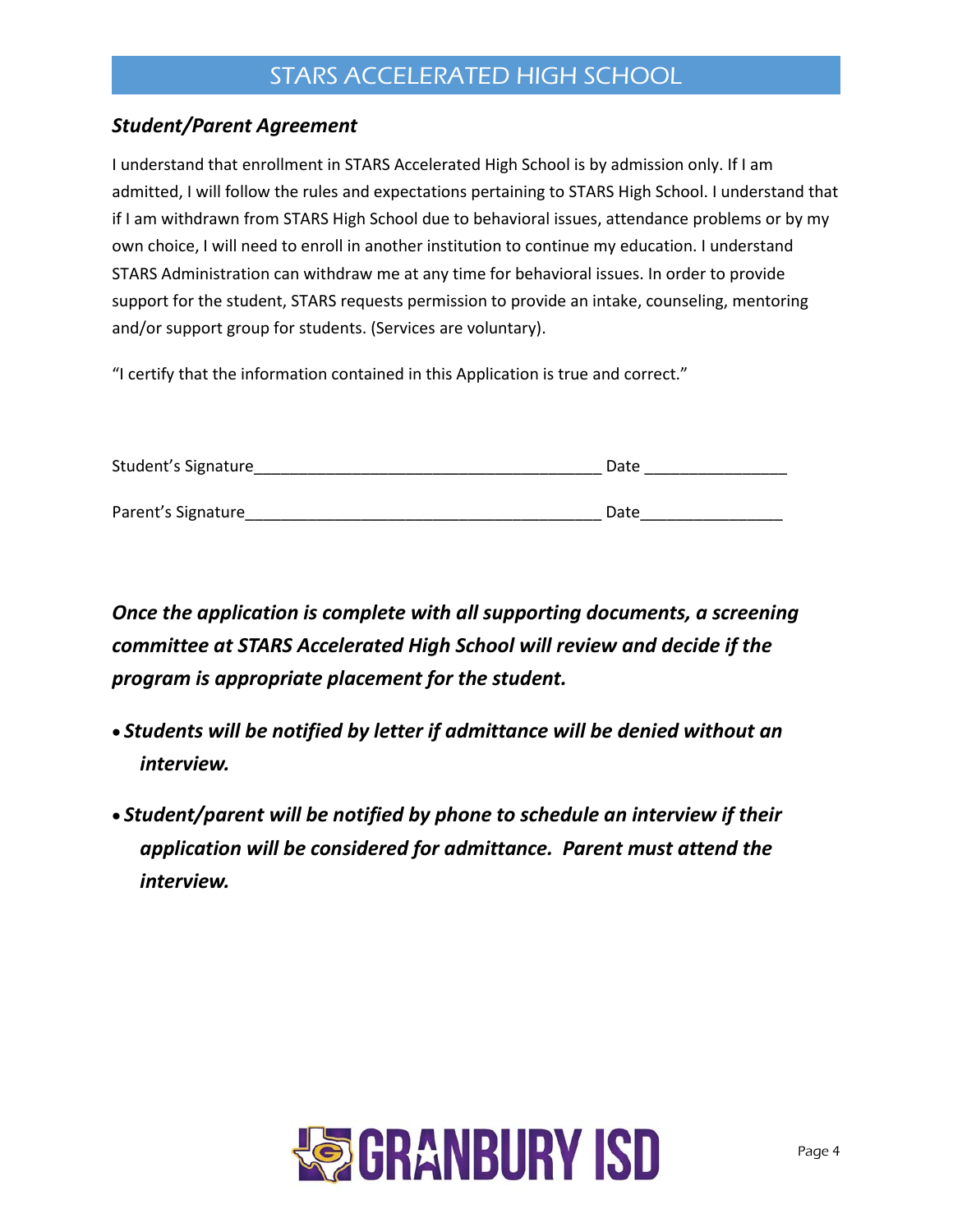#### **COUNSELOR RECOMMENDATION**

**This recommendation will be reviewed by a committee at STARS Accelerated High School to decide if this program is appropriate placement for the student named below. Counselor recommendation should accompany the application.** 

| <b>Student Name</b>                                                                |                                             | ID#                                                              |       | Date |                |
|------------------------------------------------------------------------------------|---------------------------------------------|------------------------------------------------------------------|-------|------|----------------|
| Grade                                                                              |                                             | Cohort                                                           |       |      |                |
|                                                                                    |                                             | Is the student currently receiving any of the following service? |       |      |                |
| Special Ed                                                                         | 504 — 10                                    | ESL <sub>ab</sub>                                                | Other |      |                |
| If any of these are marked, follow procedures on page 7. Page 8 must be completed. |                                             |                                                                  |       |      |                |
|                                                                                    | Student's most recent STAAR Scores: Eng I__ | Eng II                                                           | Alg I | Bio  | <b>US Hist</b> |

Note: **Students should NOT be** withdrawn from their home campus to attend STARS Accelerated High School until notification is given to the home campus via STARS secretary.

|                                                                                                              |  |                              | Considering that Stars High School provides for small non-structured classroom setting, please give us |  |  |  |
|--------------------------------------------------------------------------------------------------------------|--|------------------------------|--------------------------------------------------------------------------------------------------------|--|--|--|
| feedback regarding the student's ability to work in a self-paced curriculum with limited direct              |  |                              |                                                                                                        |  |  |  |
| instructions, attendance and discipline referrals (if applicable). The committee will utilize information in |  |                              |                                                                                                        |  |  |  |
| conjunction with the student's transcript and number of credits.                                             |  |                              |                                                                                                        |  |  |  |
| <b>Motivation</b>                                                                                            |  | Average ______               | $Low$ _______                                                                                          |  |  |  |
| Ability to set goals                                                                                         |  |                              |                                                                                                        |  |  |  |
| <b>Good Attendance</b>                                                                                       |  |                              | $Low$ _______                                                                                          |  |  |  |
| <b>Reading Ability</b>                                                                                       |  |                              |                                                                                                        |  |  |  |
| <b>Additional Comments:</b>                                                                                  |  |                              |                                                                                                        |  |  |  |
|                                                                                                              |  | Recommended <b>Authority</b> | Not Recommended                                                                                        |  |  |  |
|                                                                                                              |  |                              |                                                                                                        |  |  |  |
|                                                                                                              |  |                              | Date____________________                                                                               |  |  |  |
|                                                                                                              |  |                              |                                                                                                        |  |  |  |

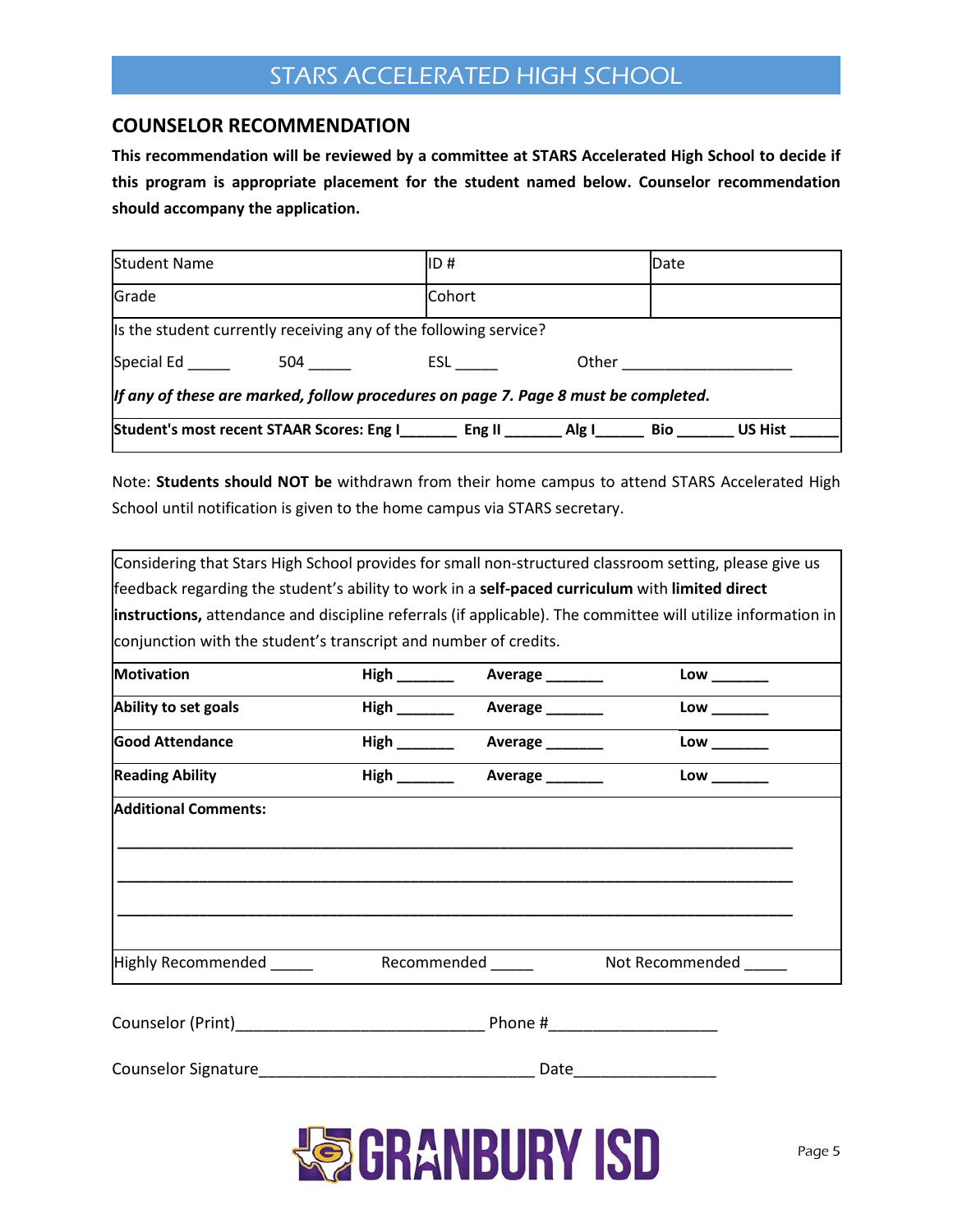#### **ASSISTANT PRINCIPAL RECOMMENDATION**

**This recommendation will be reviewed by a committee at STARS High School to decide if this program is appropriate placement for the student named below. Administrator recommendation should accompany the application.** 

| <b>Student Name</b>                                                                |                                                                  | IID #  |  | Date |
|------------------------------------------------------------------------------------|------------------------------------------------------------------|--------|--|------|
| Grade                                                                              |                                                                  | Cohort |  |      |
|                                                                                    | Is the student currently receiving any of the following service? |        |  |      |
| Special Ed<br>Other<br>504 —<br><b>ESL</b>                                         |                                                                  |        |  |      |
| If any of these are marked, follow procedures on page 7. Page 8 must be completed. |                                                                  |        |  |      |

Note: **Students should NOT be** withdrawn from their home campus to attend STARS Accelerated High School until notification is given to the home campus via STARS secretary.

| Considering that STARS High School provides for small non-structured classroom setting, please give us       |                            |     |                 |  |
|--------------------------------------------------------------------------------------------------------------|----------------------------|-----|-----------------|--|
| ffeedback regarding the student's ability to work in a self-paced curriculum with limited direct             |                            |     |                 |  |
| instructions, attendance and discipline referrals (if applicable). The committee will utilize information in |                            |     |                 |  |
| conjunction with the student's transcript and number of credits.                                             |                            |     |                 |  |
| <b>Motivation</b>                                                                                            | <b>Average</b>             |     | Low             |  |
| Ability to set goals                                                                                         | Average _______            |     | $Low$ ______    |  |
| <b>Good Attendance</b>                                                                                       | High <b>Number Average</b> |     | Low             |  |
| <b>Reading Ability</b>                                                                                       |                            |     |                 |  |
| Have discipline issues been a concern for this student?                                                      |                            | Yes | <b>No</b>       |  |
| <b>Additional Comments:</b>                                                                                  |                            |     |                 |  |
|                                                                                                              |                            |     |                 |  |
|                                                                                                              |                            |     |                 |  |
|                                                                                                              |                            |     |                 |  |
|                                                                                                              |                            |     |                 |  |
| Highly Recommended Recommended                                                                               |                            |     | Not Recommended |  |

| Administrator Name (Print) | Phone # |
|----------------------------|---------|
| Administrator Signature    | Date    |

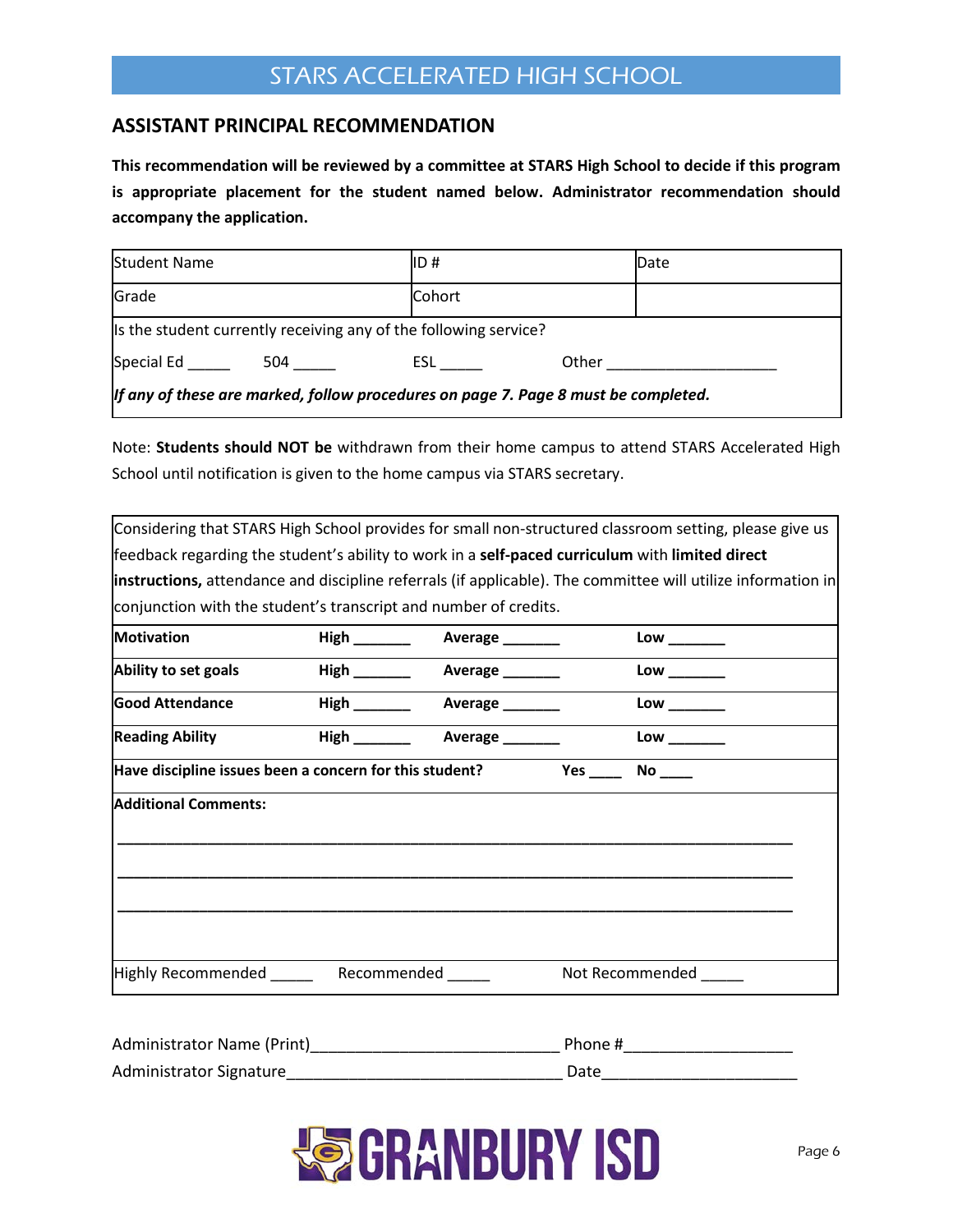### **TEACHER RECOMMENDATION**

**This recommendation will be reviewed by a committee at STARS High School to decide if this program is appropriate placement for the student named below. Teacher recommendation should accompany application.** 

| <b>Student Name</b>                                                                |  | ID#                                                              | Date  |  |
|------------------------------------------------------------------------------------|--|------------------------------------------------------------------|-------|--|
| Grade                                                                              |  | Cohort                                                           |       |  |
|                                                                                    |  | Is the student currently receiving any of the following service? |       |  |
| Special Ed<br>504 —                                                                |  | ESL                                                              | Other |  |
| If any of these are marked, follow procedures on page 7. Page 8 must be completed. |  |                                                                  |       |  |

| Considering that STARS High School provides for small non-structured classroom setting, please give us       |                               |     |                              |  |
|--------------------------------------------------------------------------------------------------------------|-------------------------------|-----|------------------------------|--|
| feedback regarding the student's ability to work in a self-paced curriculum with limited direct              |                               |     |                              |  |
| instructions, attendance and discipline referrals (if applicable). The committee will utilize information in |                               |     |                              |  |
| conjunction with the student's transcript and number of credits.                                             |                               |     |                              |  |
| <b>Motivation</b>                                                                                            | High ________ Average _______ |     |                              |  |
| Ability to set goals                                                                                         | High ________ Average _______ |     | $Low$ _______                |  |
| <b>Good Attendance</b>                                                                                       |                               |     | Low                          |  |
| <b>Reading Ability</b>                                                                                       |                               |     | $\mathsf{Low} \_\_\_\_\_\_\$ |  |
| Have discipline issues been a concern for this student?                                                      |                               | Yes | No                           |  |
| <b>Additional Comments:</b>                                                                                  |                               |     |                              |  |
|                                                                                                              |                               |     |                              |  |
|                                                                                                              |                               |     |                              |  |
|                                                                                                              |                               |     |                              |  |
|                                                                                                              |                               |     |                              |  |
| Highly Recommended _______ Recommended ______                                                                |                               |     | Not Recommended ______       |  |
|                                                                                                              |                               |     |                              |  |
|                                                                                                              |                               |     |                              |  |

| Teacher Name (Print)     | Phone # |
|--------------------------|---------|
| <b>Teacher Signature</b> | Date    |
| Subject Taught           |         |

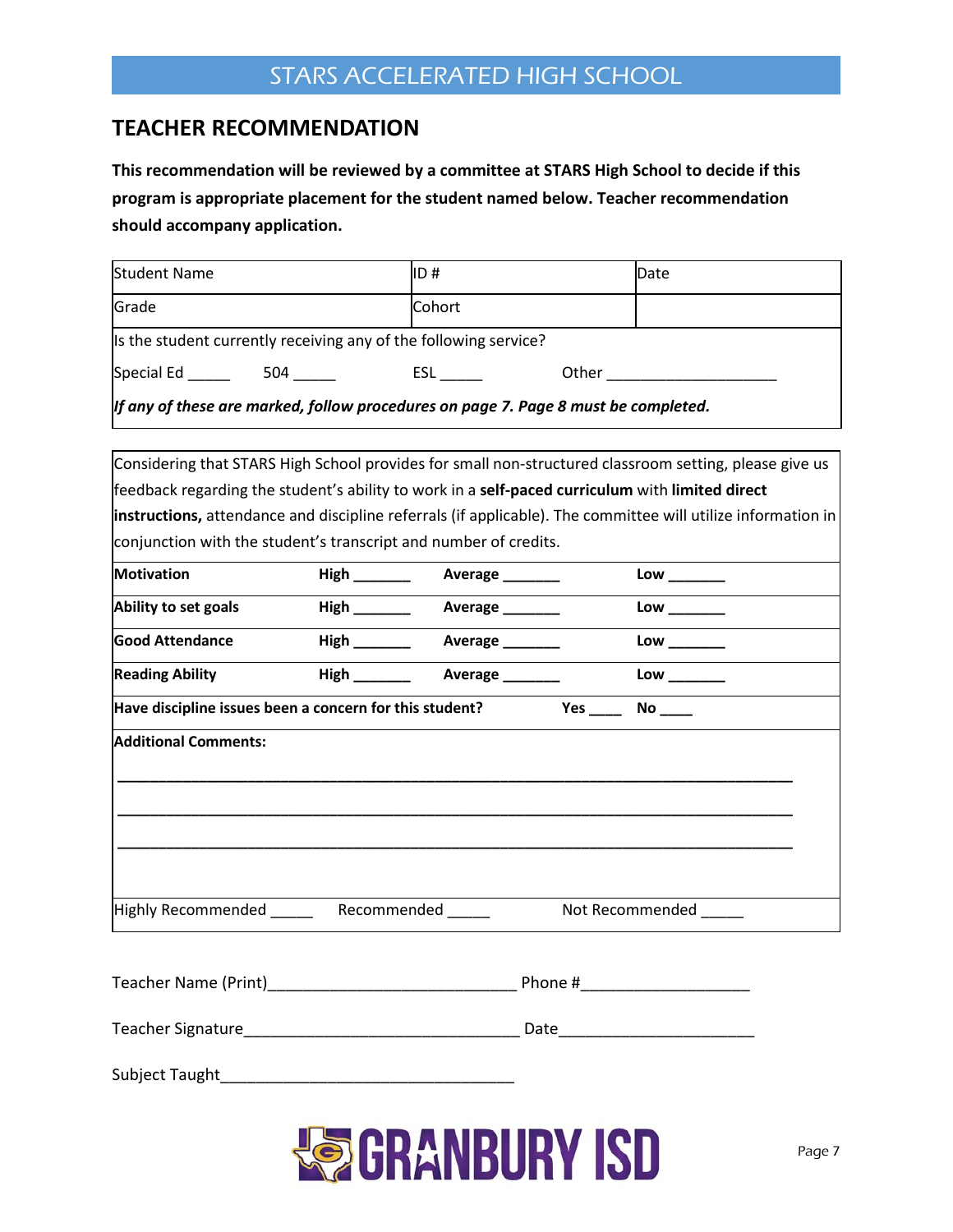### *Note: This application will be considered incomplete and delayed if not fully completed with all required documents. Application can be sent faxed to 817-408 4164.*

### **Procedures for Special Education, ESL or 504 Students**

- The student and parent express and interest in STARS Accelerated High School.
- A student/parent/special education teacher staffing is held. Topics to be discussed include:
	- $\triangleright$  Why student wants to enroll at STARS
	- $\triangleright$  The program at STARS (other participants such as the student's building counselor, the special education counselor, student's assistant principal, a representative from STARS Accelerated High School and program coordinators may participate)

 $\triangleright$  Special consideration must be given to whether or not the student's Individual Education Plan (IEP) can be delivered with success at STARS High School. The fact that there is **no modified content** should be a consideration.

- If the consensus of the conference is that the student's current educational needs may be met at STARS, the student applies to STARS using established procedures.
	- $\triangleright$  The special education counselor, building counselor, assistant principal or teacher may assist the student in completion of the Stars application. A summary of the staffing should be attached to the application. *\*Applications will not be considered if not included.*
	- $\triangleright$  The student continues in the current placement until applications are reviewed.
- The committee must address and document the student's ability to be self-directed, his/her attendance record, the student's behavior socialization abilities and previous success in general education classes with minimal special support.
- Student applications to STARS must include a copy of the most recent ARD/LPAC/504 paperwork and a copy of the last comprehensive evaluation.
- If considered, student and parent will attend STARS interview.
	- $\triangleright$  STARS enrollment procedures are completed once application is approved.
	- $\triangleright$  The special education/ESL/classroom teacher provides a copy of the IEP/LPAC/504 RTI sheets and multiple copies of any accommodations required to STARS staff.

 $\triangleright$  The STARS educational diagnostician is responsible for coordination the completion of paperwork and conducting the annual review for the student (ARD).

 $\triangleright$  Annual LPACs and 504 committee meetings will be held for student annually.

### *Completed form must accompany application in order for consideration*